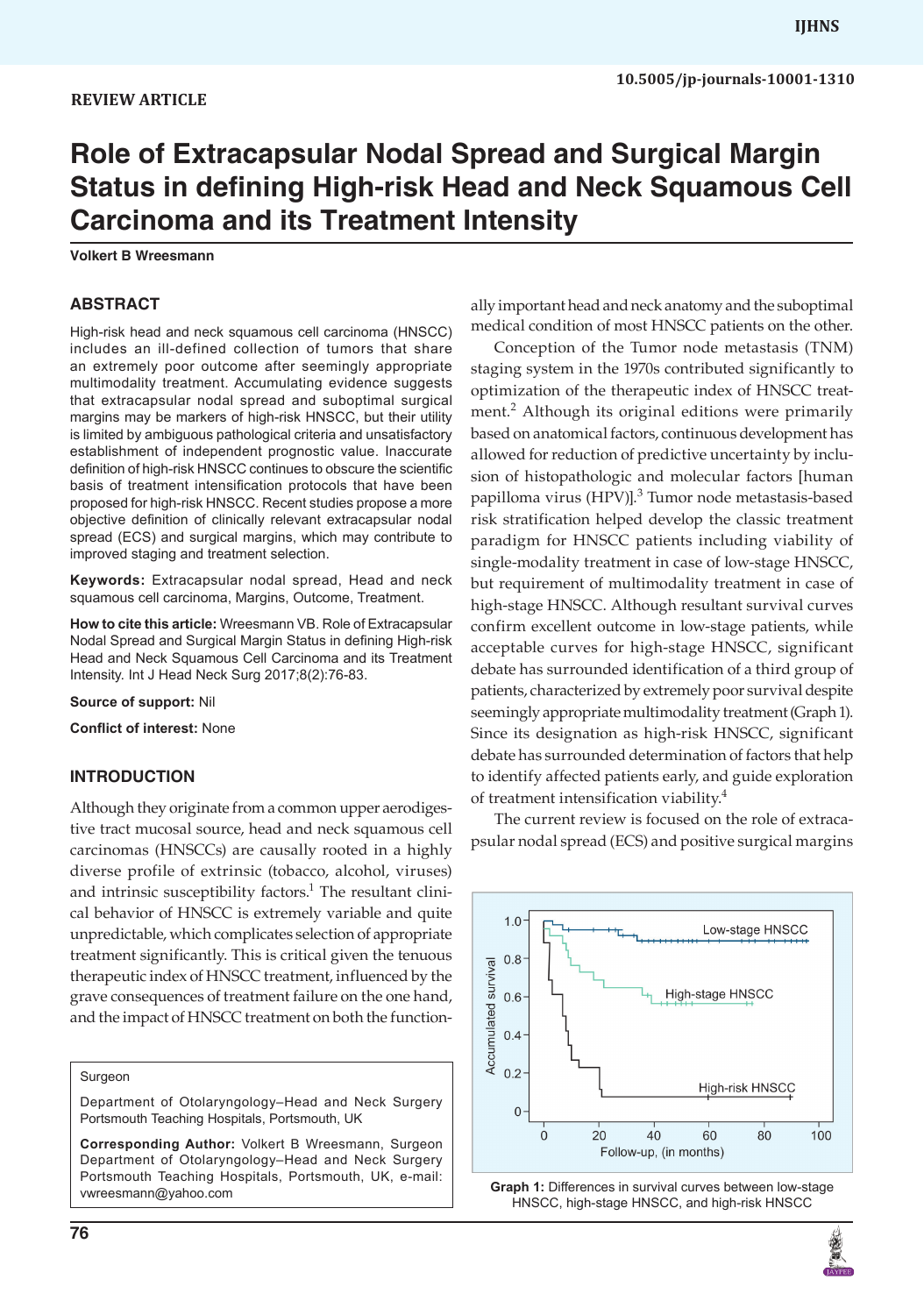as identifiers of high-risk HNSCC, and determinants of its required treatment intensity.

#### **EXTRACAPSULAR NODAL SPREAD**

Extracapsular nodal spread involves spread from a tumor deposit that has nested itself within a lymph node outside of the capsule of the lymph node. The presence of ECS in metastatic lymph nodes derived from patients with HNSCC was first documented by Willis.<sup>5</sup> However, it was not until 1971 that Bennett et al<sup>6</sup> reported its unfavorable prognostic features in patients with squamous cell carcinoma (SCC) of the hypopharynx. However, the histopathologic criteria of ECS remain ill-defined and subject of significant debate. Although diagnostic debate is obviously minimal in cases where the invasive front of the metastatic deposit is located away from the lymph node capsule (either overtly confined to the lymph node or extending overtly outside of the lymph node), a worrisome degree of intra- and interobserver variability obscures the diagnostic assessment of ECS in many other instances.<sup>7</sup> This is most pronounced when the invasive tumor front of the metastatic deposit is located in close approximation to the capsule of the metastatic lymph node, in cases in which the invasive tumor front is located in or near the nodal hilum area (which lacks a capsule), in cases where the capsule is discontinuous, in cases where a desmoplastic immune response surrounds and mimics the capsule, or in cases where capsular breach is incomplete. In these cases, uncertainty regarding the presence or absence of ECS may induce a degree of overdiagnosis fuelled by the possibility of adverse prognostic implications derived from a missed ECS diagnosis.<sup>8</sup>

Since the first description of adverse prognostic implications of ECS, multiple retrospective studies have focused on confirmation of this finding.<sup>9,10</sup> The presence of ECS is confirmed in approximately 50% of pathologically positive neck dissection specimens from patients with HNSCC. In most retrospective studies, univariate analysis confirms ECS is associated with dismal outcome. Unfortunately, most early studies failed to report multivariate analysis, thereby insufficiently ruling out the possibility for confounding. Data by Woolgar et al<sup>11</sup> exposed possibly sources for confounding by showing that the presence of ECS is linearly related to the volume of metastatic disease in affected lymph nodes. For example, ECS is more common in patients with an increasing number and size of metastatic lymph nodes. It also relates to contralaterality of metastatic lymph nodes and presence of metastatic lymph nodes in more caudally located anatomic neck levels, and all of these factors should be corrected for in statistical analysis. Although several retrospective studies published since have aimed to correct

for confounders, few of these consistently included all conceivable nodal prognostic factors into their multivariable models. Several studies that do adhere to this principle do not support an unequivocal prognostic utility of ECS. For example, a study by Mamelle et al $^{12}$  reported ECS in 640 of 914 HNSCC patients (70%) and demonstrated ECS, nodal size, number of involved nodes, T-stage, and involved nodal neck level as significant determinants of outcome in univariate analysis. In multivariate analysis, involved nodal level and nodal size were independent predictors of outcome, but not ECS. Four other studies aimed to assess the prognostic role of ECS in the absence of nodal volume factors, by focusing exclusively on oral cavity SCC with clinically negative but pathologically positive lymph node metastasis.<sup>13-16</sup> Although ECS was identified in 24 to 49% of patients, ECS was not a predictor of outcome in any of these studies. A well-performed study by Brasilino de Carvalho<sup>17</sup> performed histologic slide review of 170 neck dissection specimens of patients with HNSCC and reported that nodal stage, nodal size, microscopic ECS, and macroscopic ECS were outcome predictors; however, only macroscopic ECS remained an independent predictor of outcome in multivariate analysis. A prognostic difference between microscopic ECS and macroscopic ECS has been observed in multiple studies, although an exact quantification of prognostically relevant electric convulsive therapy (ECT) extent remained obscure, complicating the analysis of ECS further.<sup>9</sup>

Overall, the lack of clearly defined ECS diagnostic criteria and convincing establishment of its independent prognostic value continues to fuel debate. This has generated the question whether ECS is merely an epiphenomenon of advanced nodal disease, rather than a truly intrinsic hallmark of aggressive tumor biology. Before an objective and widely accepted definition of clinically relevant ECS will be established, this debate is anticipated to continue.

# **MARGINS**

Surgery continues to represent a prominent treatment avenue in HNSCC, and persistence of cancer cells within the surgical field is one of the most important risk factors for local recurrence and decreased survival in HNSCC patients.<sup>18</sup> Local recurrence is not only a result of the mere persistence of cancer cells in the surgical field, but also results from their increased survival chances in a postsurgical environment marked by abundant growth factors and increased delivery of oxygen and nutrients.<sup>19</sup> Postsurgical persistence of cancer cells may also be an indirect reflection of aggressive tumor biology, as it is frequently associated with high-stage tumors, perineural invasion, infiltrative tumor margins, and other highrisk factors that decrease chances for successful surgical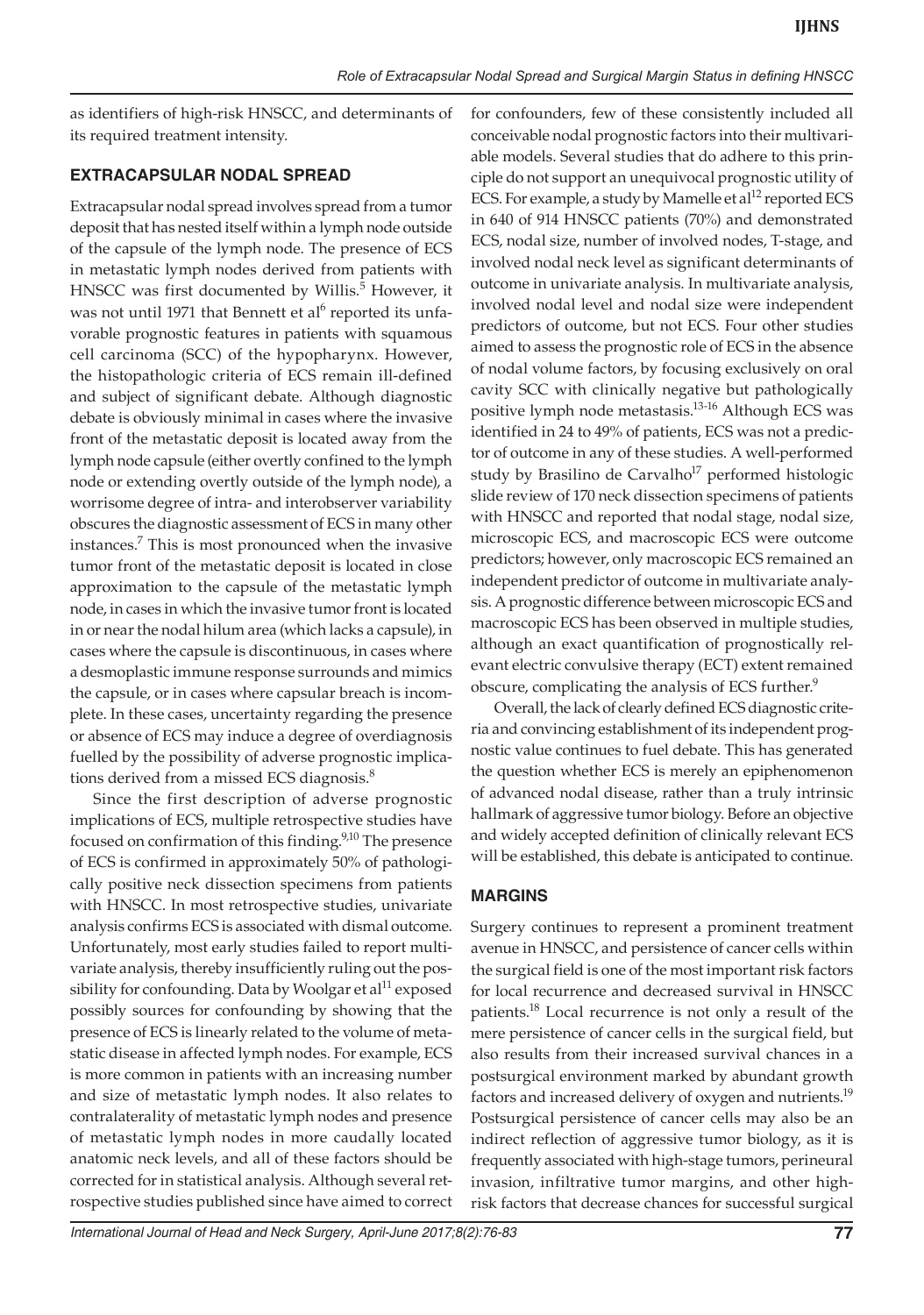resection.<sup>19</sup> Finally, survival decrease associated with persistence of cancer cells in the wound bed may result from increased chances of distant metastasis due to inflammatory vasodilatation. For these reasons, postoperative histopathological assessment of surgical tumor margins provides a paramount piece of information to improve risk stratification and determination of adjuvant treatment requirement. Several factors influence our ability to accurately assess the status of surgical margins, including meticulous and thoughtful surgical technique, careful handling of the surgical specimen, consensus-based orientation of the specimen through effective communication between the pathologist and surgeon, and application of ink to the margins of the resection specimen before it is processed for subsequent microscopic analysis.20 It is clear that mistakes during this delicate handling process can have significant impact upon our ability to gauge the surgical margins status accurately. Although the subsequent steps leading up to the microscopic assessment of the surgical margins, including the fabrication and processing of paraffin embedded tissue blocks, are a fairly standardized and automated process, the actual microscopic assessment of surgical margins is associated with significant intra-and interobserver variability.<sup>19</sup> In cases where microscopic analysis clearly shows that a tumor extends into the ink-colored specimen margin, it is obvious that a positive surgical margin is present, and the chances for persistence of cancer cells within the surgical wound are increased sharply. In these cases, little discussion typically exists, unless the surgeon has provided clearly defined additional resection margins which correspond to the exact anatomical location at which the positive surgical margin was identified. In contrast, cases where the invasive tumor front approaches the resection margin but does not extent directly into it may generate significant observer variability. Subjectivity is related not only to interindividual observation discrepancies, but also to a variety of different tools that are available to measure the margin distance. Shrinking of the resection specimen and its margins during specimen processing is a wellknown factor that may influence margin assessment as well.<sup>19</sup> Finally, sampling bias may influence margin assessment, as the selection of two-dimensional tissue slides from a three-dimensional tumor specimen is arbitrary. Per universal convention, a tumor margin is deemed to be negative when the distance between invasive tumor front and the resection specimen margin is 5 mm, while a distance less than 5 mm indicates a close margin. It is clear that this binary approximation of an in reality continuous phenomenon has greatly facilitated categorization of patients into risk groups, but loss of information in this translation also contributes to decreased accuracy of risk prediction.

Although the conventional definition of margins as negative, close, and positive has not been supported by convincing scientific evidence, the prognostic consequences of positive and close surgical margins have been described in many retrospective studies.<sup>18,19,21</sup> Not surprisingly, local recurrence is sharply increased in the setting of positive margins, but also in patients with close surgical margins the rate of local recurrence is increased, albeit to a lesser degree. As a reflection of adverse tumor biology, several studies also confirm disease-specific survival (DSS) and overall survival to be influenced by close and positive surgical margins. Although independent prognostic significance of positive margins is quite universally accepted in the scientific community, the prognostic implications of close surgical margins are subject of significant debate. This not only results from the limited scientific basis of the arbitrarily selected 5 mm threshold, but also stems from inadequate correction for risk factors that are associated with close margins, such as infiltrative tumor borders, perineural invasion, lymphovascular invasion, tumor size, and local invasion among others in multivariate analysis.

## **HIGH-RISK HNSCC AND ITS TREATMENT INTENSITY**

Management of high-risk HNSCC has been accelerated significantly by a combination of retrospective identification of risk factors (such as ECS and suboptimal margins), combined with simultaneous improvements in adjuvant radiation treatment intensification protocols provided by alteration of radiation fractionation and addition of chemotherapy (Flow Chart 1). Several trials explored the interplay between these characteristics in a randomized fashion (Figs 1 and 2, Table 1). Peters et al<sup>4</sup> from the MD Anderson Cancer Center included low-risk and high-risk HNSCC based on assignment of relative risk factor-based weight scores, and randomized these groups to different adjuvant radiation dose intensities. The study revealed that ECS was a significant predictor of 2-year actuarial locoregional control ( $p = 0.04$ ), and determinant of high-risk HNSCC. The presence of multiple metastatic lymph nodes





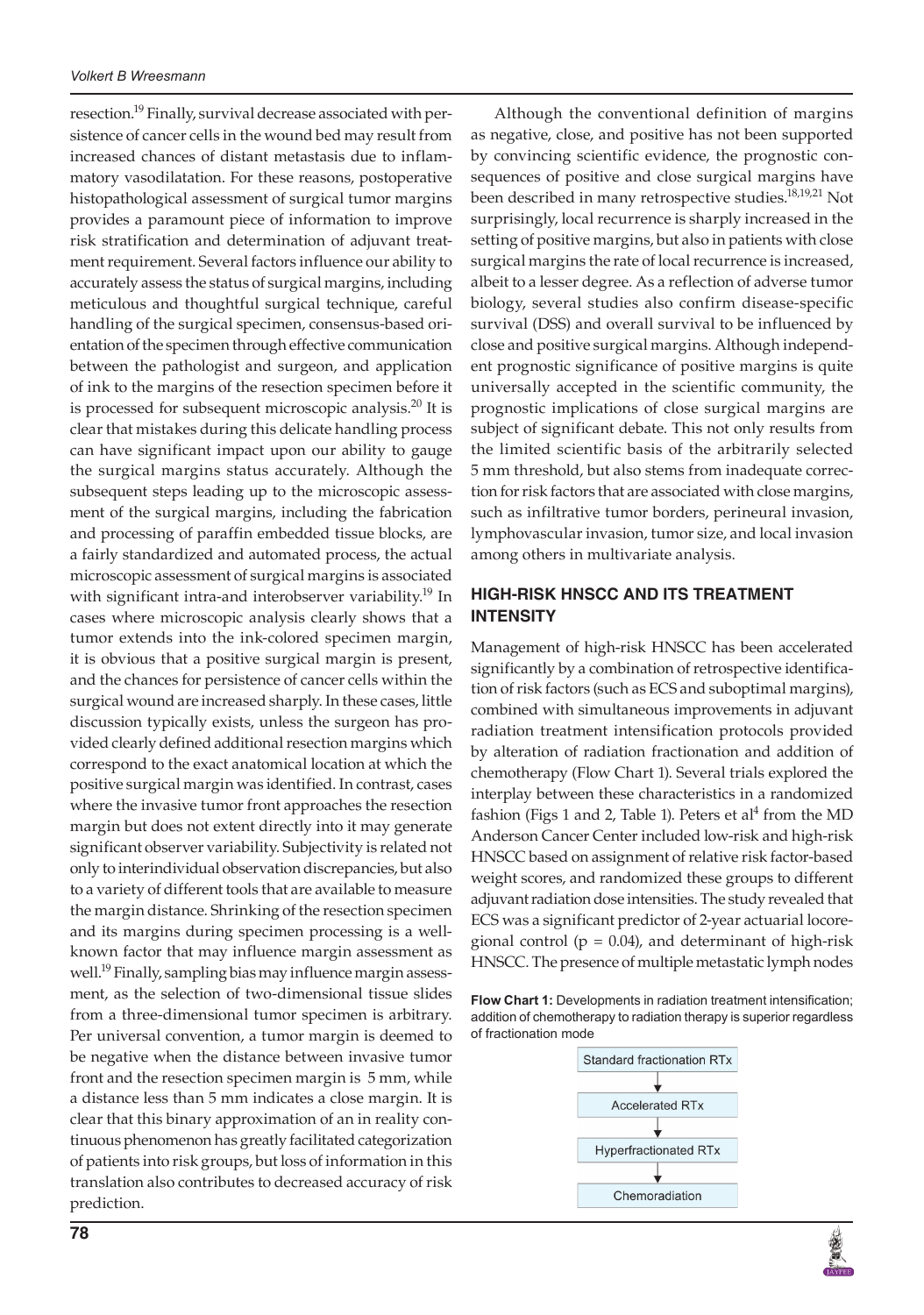*Role of Extracapsular Nodal Spread and Surgical Margin Status in defining HNSCC* 

| Author                 | Year | <b>Risk groups</b>       | <b>Postoperative Treatment</b>                          |
|------------------------|------|--------------------------|---------------------------------------------------------|
| Laramore<br>(INT 0034) | 1992 | Low: Margins - / ECS -   | → 50Gy +/- Cisplatin/5FU                                |
|                        |      | High: Margins + or ECS + | → 60Gy +/- Cisplatin/5FU                                |
|                        |      |                          |                                                         |
| Peters                 | 1993 | Low: 1-6 risk points     | Randomi<br>$\rightarrow$ 57.6Gy or 63Gy                 |
|                        |      | High: 7-14 risk points   | $\rightarrow$ 63Gy or 68.4Gy<br>$\overline{\mathsf{N}}$ |
|                        |      |                          | uoile:                                                  |
| Ang                    | 2001 | Low: No factor           | $\blacktriangleright$ No PORT                           |
|                        |      | Med: One factor          | $\blacktriangleright$ 57.6Gy in 6.5 weeks               |
|                        |      | High: ECS or >1 factor   | $\rightarrow$ 63Gy in 5 or 7 weeks                      |

**Fig. 1:** Global outline of available randomized controlled trials aimed to study relationship between risk factors and treatment intensity in HNSCC

bordered on significance in univariate analysis, but no satisfactory multivariate analysis of the data was performed. The study further identified 63 Gy as the optimal dose for adjuvant radiation in high-risk HNSCC. Ang et al<sup>22</sup> from the same institution capitalized upon Peters' data by comparing high-risk HNSCC defined by presence of ECS or more than two other risk factors, to medium (one non-ECS risk factor) and low-risk HNSCC (no risk factors)





Figs 2A and B: A. Global outline of the RTOG 9501<sup>24</sup> and EORTC  $22931$ ,<sup>25</sup> trials and B. the combined data analysis,<sup>26</sup> Adjuvant chemoradiation benefit was statistically significant only in patients eligible for both studies but not in patients eligible for one study only. RTOG: Radiation oncology therapy group; EORTC: European organization for research and treatment of cancer

**Table 1:** Key inclusion and outcome parameters of the RTOG 9501 and EORTC 22931 trials. Heterogeneity in inclusion criteria affects data generalizability and creates potential for confounding.

| Parameters            | <b>RTOG 9501</b> | <b>EORTC 22931</b> |
|-----------------------|------------------|--------------------|
| N                     | 416              | 334                |
| Site                  | 4 sites          | 4 sites            |
| Oropharyngeal origin  | 42%              | 30%                |
| Hypopharyngeal origin | 10%              | 20%                |
| $N2-3$                | 94%              | 57%                |
| <b>ECS</b>            | 53%              | 57%                |
| <b>LRC</b>            | ΝS               | 0.007              |
| <b>DMFS</b>           | ΝS               | <b>NS</b>          |
| <b>DFS</b>            | ΝS               | 0.04               |
| OS                    | ΝS               | 0.02               |
| Grade 3 Comp          | < 0.001          | < 0.001            |
|                       |                  |                    |

RTOG: Radiation oncology therapy group; EORTC: European organization for research and treatment of cancer

to randomized adjuvant treatment paradigms. This study revealed again that ECS was an excellent marker of high-risk HNSCC, although no multivariate analysis was presented, and that accelerated radiation therapy and a treatment package time less than median of 11 weeks were both associated with improved survival in these patients.

Laramore et al<sup>23</sup> defined low-risk HNSCC by absence of close (<5 mm) margins (positive margins excluded) or ECS, while defining high-risk SCC by the presence of positive margins or ECS. The low-risk group was randomized to 50 Gy of radiation therapy with or without induction cisplatin-based chemotherapy, while the high-risk group was randomized to 60 Gy of radiation therapy with or without the same chemotherapy regimen. Outcome in the high-risk group was significantly worse relative to the low-risk group (despite 10 Gy more radiation therapy). Disease-free survival and overall survival were improved in the proportion of patients that received chemoradiation ( $p = 0.06$ ) in the high-risk group, but not in the low-risk group. Although margins were clear in all cases, margin status was a significant predictor of failure as well, but no prognostic impact of ECS was revealed and no multivariate analysis performed.

*International Journal of Head and Neck Surgery, April-June 2017;8(2):76-83* **79**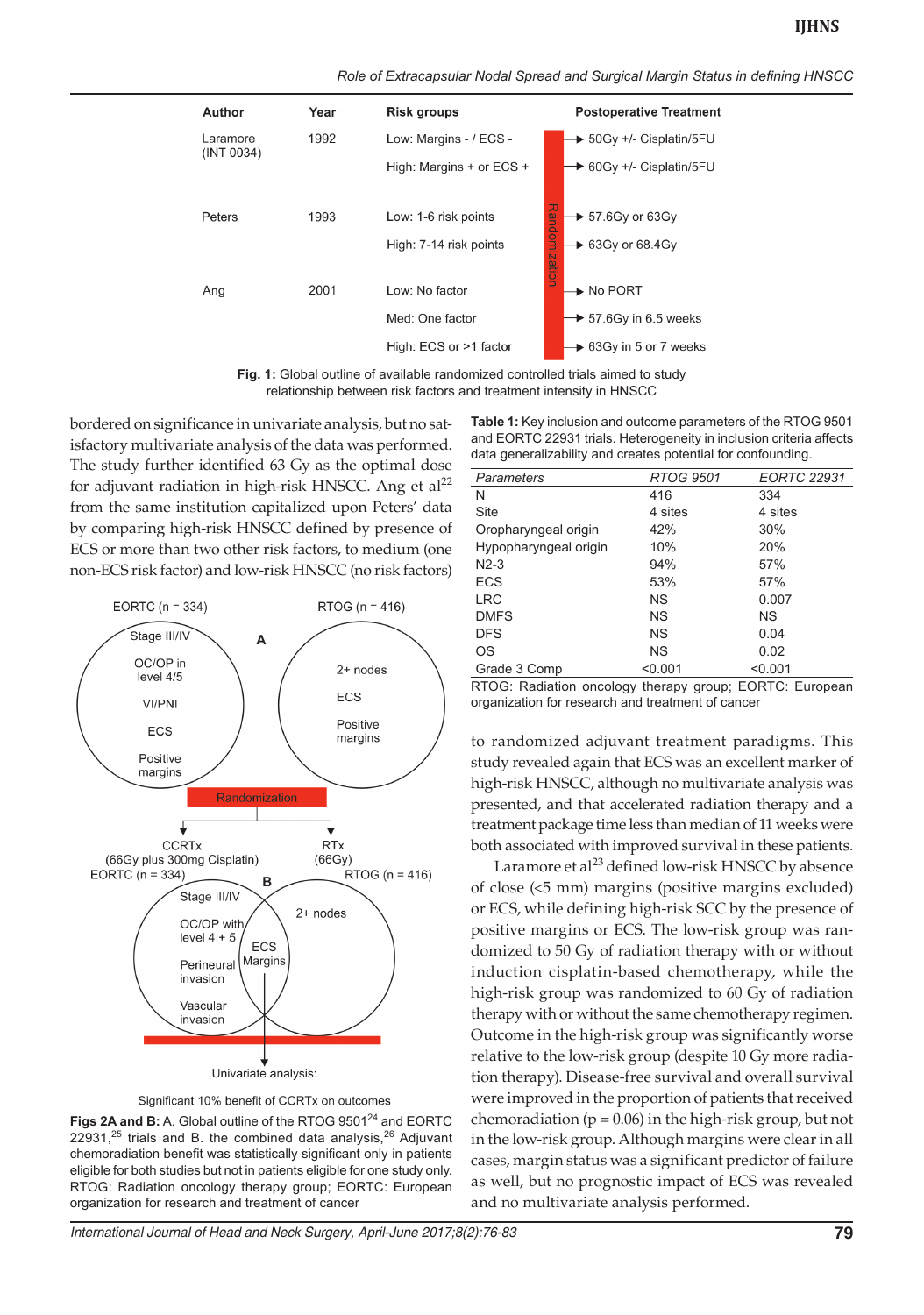Inspired by these findings, the European Organization for Research and Treatment of Cancer (EORTC) and Radiation Oncology Therapy Group (RTOG) conceived two landmark trials to assess the degree of adjuvant treatment intensity required for postsurgical high-risk patients with identified by characteristics such as ECS and/or suboptimal margins. $24,25$  Each of these studies included high-risk HNSCC only, and aimed to explore the value of adjuvant treatment intensification. The results of both trials continue to influence the definition and management of high-risk HNSCC today. The EORTC trial included 334 patients with high-risk HNSCC defined by the presence of stage 3/4, oropharyngeal/oral cavity SCC with metastatic nodes in lower neck levels (levels 4 or 5), vascular invasion/perineural invasion, ECS, and/ or positive/close margins. The RTOG trial included highrisk HNSCC patients defined by slightly different criteria including the presence of two or more metastatic nodes, ECS, or positive margins. Both of these trials randomized patients after inclusion and stratification to similar treatment arms including approximately 60 to 66 Gy of adjuvant radiation therapy with or without cisplatin-based concurrent chemotherapy. Primary clinical endpoints of the trials differed significantly, and included locoregional control in the RTOG trial and progression-free survival in the EORTC trial. Median follow-up of both trials was approximately 4 to 5 years. The original publication revealed that outcome per most primary and secondary endpoints was improved by an absolute risk reduction of approximately 5 to 10% in patients receiving chemoradiation treatment. In a subsequent publication in 2005, the lead authors of both trials combined their datasets to explore the relationship between adjuvant treatment intensity and risk factors in more detail. $^{26}$  These data showed that 70% of EORTC patients featured ECS and/ or suboptimal margins, while 59% of the RTOG patients exhibited these characteristics. The study revealed that patients with ECS or positive margins had significantly reduced survival compared with patients without these two risk factors in univariate analysis ( $p = 0.02$ ), when data from each trial were analyzed separately. This analysis also showed that patients with ECS or positive margins experienced significant outcome improvement when receiving chemoradiation compared with receiving radiation alone, while this was not observed in patients without any of these two risk factors. When the data of both trials were pooled, analysis showed that chemoradiation therapy reduced locoregional recurrence with 42% overall. Altogether, when analyzing patients eligible for both trials (ECS and margin-positive patients), chemoradiation benefit was significant. This was not the case when patients eligible for one study (ECS/margins negative) were analyzed separately. Based on univariate analysis, the authors concluded that ECS and positive

surgical margins were indicators of chemoradiation and adjuvant chemoradiation benefit. Multivariate analysis was not performed.

# **EVIDENCE LIMITATIONS**

Since its original publication, the validity and generalizability of the EORTC and RTOG trials have been subject of increasing criticism. Concerns regarding generalizability have focused on the inclusion profile of HNSCC subtypes of both studies, which does not seem to reflect the typical profile of surgically managed HNSCC (Table 1). For example, a minority of included patients were affected by SCCs originating in the oral cavity (27%), which represent a majority of surgically managed HNSCC nowadays. Instead, the majority of included cases featured HNSCC originating in the larynx, oropharynx, and hypopharynx (72%), a large proportion of which is nowadays treated by nonsurgical treatments. Of the included oropharyngeal carcinomas, the proportion of cases exhibiting the favorable HPV-association profile remained unclear. This represented a potential confounder, since HPV-associated oropharyngeal carcinomas are highly chemoradiation sensitive, in a notoriously ECS-independent manner. $^{10}$ Additional criticism has surrounded the different inclusion criteria for high-risk HNSCC between the studies. Apart from ECS and positive margins, which were shared inclusion criteria for high-risk HNSCC patients, the remainder of risk factors were differentially present in both trials. The significant heterogeneity in risk factors further contributed to the possibility for confounding, due to the omission of multivariate analysis. For example, inclusion of close margins in the positive margins group in the EORTC trial but not in the RTOG trial, potentially influenced the identification of margin status as an outcome predictor. In addition, the identification of ECS as a predictor of chemoradiation response in univariate analysis insufficiently ruled out confounding by the significant abundance of nodal volume factors, such as N2/3 neck disease in the EORTC (57%) and RTOG (94%) trials. As a high percentage of patients featured ECS and positive margins combined, while only 6 and 13% of included cases were characterized by positive margins alone in the RTOG and EORTC trials, the lack of multivariate analysis provided insufficient proof that patients with positive margins and absence of ECS would truly benefit from chemotherapy addition. In recent years, the validity of ECS and positive margins as predictors of chemoradiation treatment has been scrutinized even more by publication of the 10-year follow-up data of the RTOG trial, which revealed that the improved outcome in the chemoradiation arm was no longer significant after 10 years of follow-up.<sup>27</sup> As long as the 10-year follow-up analysis of the EORTC dataset remains unpublished, this effectively

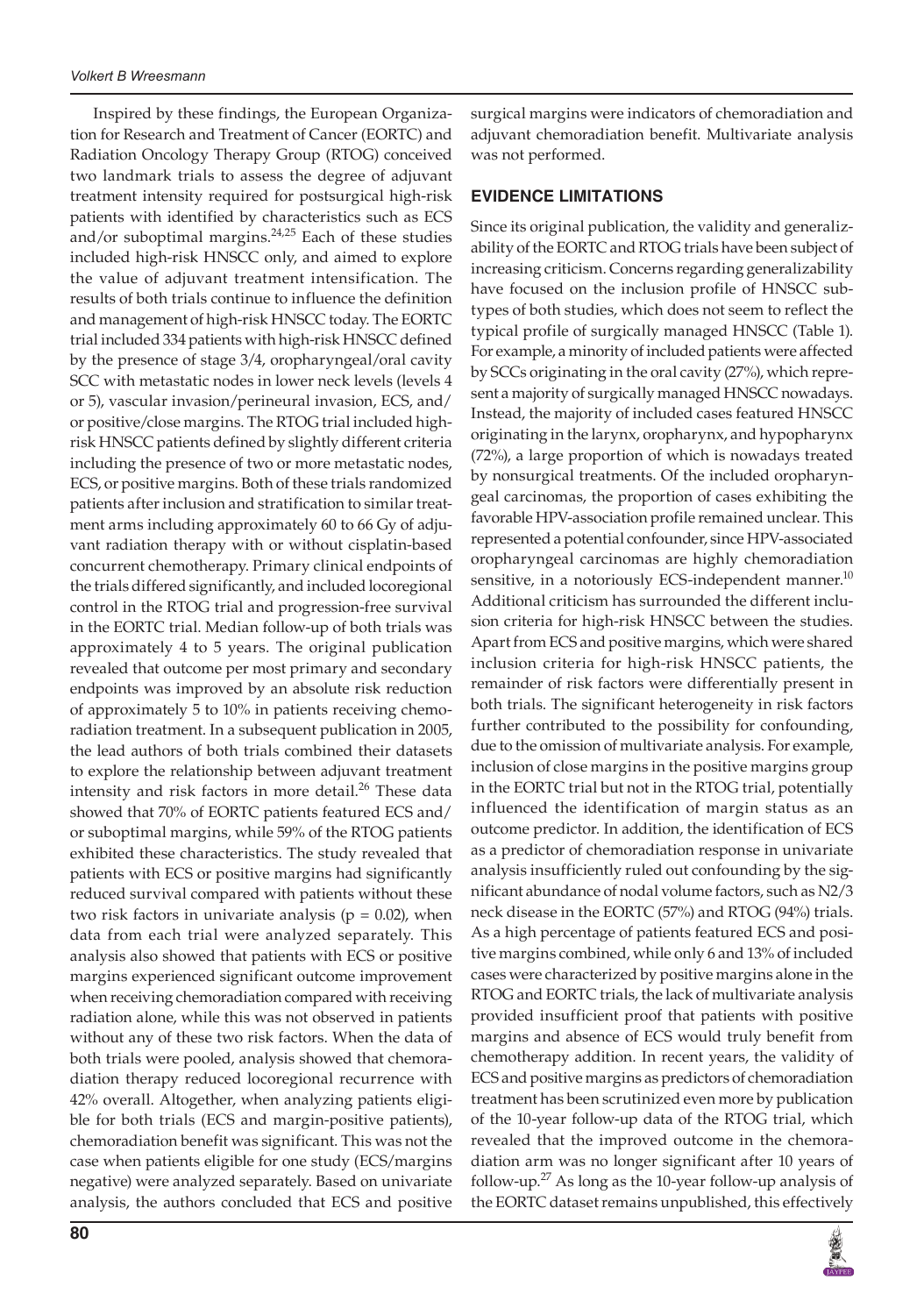

**Fig. 3:** Global outline of the observed imbalance between the NNT and NNH for HNSCC patients treated with adjuvant chemoradiation. Compared with adjuvant radiation alone, the NNH indicates that an average of 1 out of every 3 patients treated will develop grade III/IV complications, while only 1 out of 15 treated patients will experience survival benefit after adjuvant chemoradiation treatment. NNH: Number needed to harm, NNT: Number needed to treat

reduced support for the ECS/margin-dependent chemoradiation benefit to a single randomized controlled trial. This diminished the credibility of the combined analysis further as well, which represented a *post hoc* retrospective analysis of low evidence quality (level 2b-4) to begin with.<sup>26</sup> A recent study by Trifiletti et al<sup>28</sup> further casts doubt about the exclusivity of chemotherapy benefit for patients with ECS or positive margins, describing significant benefits in ECS/margins-negative HNSCC patients, especially those with multiple metastatic nodes.

The increasing uncertainty in evidence quality for adjuvant chemotherapy benefit has fuelled concerns about the risk/benefit ratio of this treatment, as it is associated with significant treatment sequelae. For example, the RTOG trial reported that treatment complications graded III or higher were observed in 34% of patients receiving radiotherapy alone, compared with a staggering 77% of patients receiving chemoradiation, which was highly significant ( $p < 0.001$ ). In the EORTC trial, a similar difference between radiation therapy (21%) and chemotherapy (41%) with regard to grade III/IV complications was noted. With the 5 to 8% benefit associated with chemotherapy addition in mind, these data suggest that the relationship between the number needed to treat and the number needed to harm is gravely out of balance in adjuvant treatment of high-risk HNSCC (Fig. 3).

#### **RECENT PROGRESS**

Overall, the validity of ECS and surgical margins as determinants of high-risk HNSCC and its treatment has been hampered by unsatisfactory pathologic definitions and unconvincing prognostic assessments. This may contribute to a degree of undertreatment of patients at risk, or inadvertent exposure of patients to the severe side effects and toxicities of chemoradiation treatment in the absence of a well-defined benefit. Essentially, the current debate is sustained by unavailability of an objective and widely accepted definition of clinically relevant ECS and surgical margin status.

Two recent studies aimed to objectify the prognostic pathologic definitions of both parameters. $8,29$  These studies empirically quantified ECS extent and margin status by two-dimensional metric measurements, before subjecting it to rigorous statistical analysis. Time-dependent receiver operator characteristic (ROC) analysis was chosen to identify a prognostic cut-off at which sensitivity and false-positive rate were balanced optimally for both individual parameters. A large and well-defined sequential cohort of uniformly treated oral cavity SCC patients formed the subject of this analysis. An important strength of these studies includes their joint basis upon meticulous rereview of original histologic slides by dedicated head and neck pathologists.

Using this approach, Wreesmann et al<sup>8</sup> identified an ECS extent risk threshold of 1.7 mm, which stratified patients into minor ECS (<1.7 mm) and major ECS (>1.7 mm) groups. Patients were then subjected to prognostic analysis together with ECS-negative patients. Univariate analysis reveals that both minor and major ECS were prognostic factors of outcome, but after correction for nodal volume factors in multivariate analysis only major ECS remained an independent prognostic factor. Although multiple previous studies had shown that the prognostic utility of macroscopic ECS was better than that of microscopic ECS, this study was the first to empirically define an exact prognostic cut-off between these entities in the context of well-defined prognostic factors.

Zanoni et  $al^{29}$  used the same approach to identify a cut-off of 2.2 mm margin distance that optimally balanced the sensitivity and false-positive rate in the same oral cavity cancer cohort. Prognostic analysis revealed that patients with a margin of 2.2 mm or greater experienced virtually identical outcome as patients with the classical 5 mm margin [90% 2-year local recurrence-free survival (LRFS)]. In sharp contrast, patients with a less than 2.2 mm surgical margin distance experience a significantly lower 2-year LRFS of approximately 76%. Subsequent correction for confounding prognostic factors revealed that both positive margins and margins below the threshold of 2.2 mm were independent prognostic factors of adverse 2-year LRFS.

Strengths of both studies include inclusion of a well-defined, large, and uniformly treated cohort of oral cavity SCC patients, review of histopathological slides by dedicated head and neck pathologists, empiric and objective definition of the identified cut-offs, application of sophisticated statistical analysis, and correction for all conceivable prognostic confounders (including treatment effects) with the use of multivariate analysis. Greenberg et al $^{30}$  were previously unable to detect a difference between patients with greater than 2 mm ECS extent and patients with less than 2 mm ECS extent in a univariate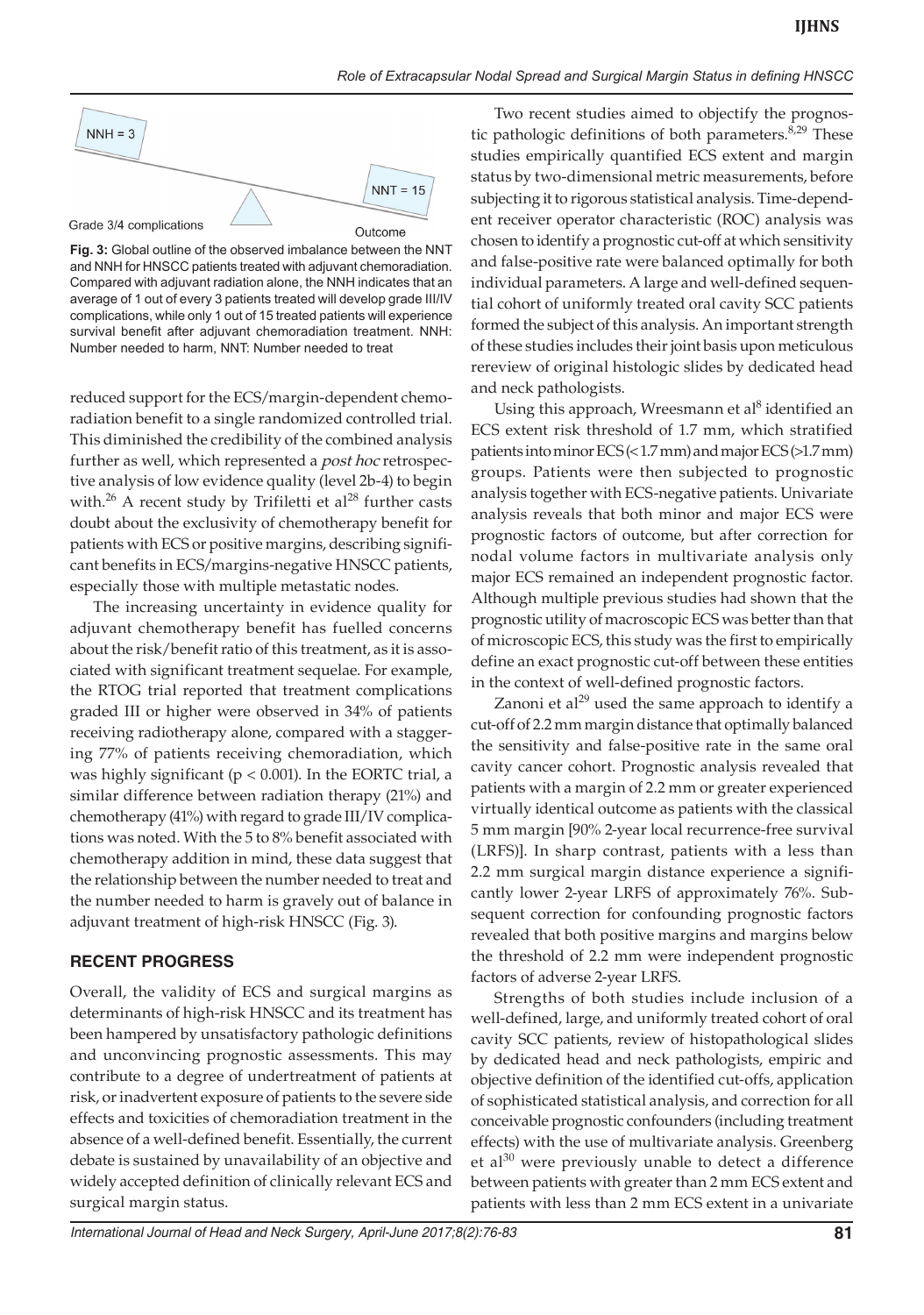analysis based on information derived from pathologic reports. A previous study by Wong et al<sup>31</sup> applied ROC analysis to identify an optimal margin distance cut-off in patients of oral cavity SCC based on review of pathology reports rather than histologic slides. These authors identified an optimal cut-off at 1.6 mm of margin distance that optimally stratified patients with regard to DSS, but no cut-off was identified for local recurrence. Few other studies have provided data for comparison.

Limitations affecting the Wreesmann and Zanoni studies include the choice for a two-dimensional marker of an in reality three-dimensional phenomenon, the choice to dichotomize an in reality most likely continuous variable, the choice for gauging the maximal extent of ECS and margin distance based on analysis of a sample of microscopic slides rather than surveying the entire tumor, the possibility for selection bias based on exclusion of cases that did not have any available histologic slides, and the choice for ROC analysis among an array of other viable statistical analytic tools. Although the latter may be viewed as arbitrary, we felt that the choice for adjuvant chemoradiation should be based on a balanced assessment of its risks and benefits. The advantage of time-dependent ROC analysis lies in its optimal appreciation of both sensitivity (decreasing the risk of undertreatment) and false-positive rate (potential for overtreatment) simultaneously. Recent inclusion of the ECS extent marker into the TNM staging system may help to validate this marker for future trial inclusion.

## **CONCLUSION**

Evidence supporting application of adjuvant chemoradiation over radiation alone in the setting of HNSCC is insufficient. This is due to several factors including our inability to accurately define high-risk HNSCC. Two well-known trials suggested that ECS and margin status were primary determinants of high-risk HNSCC and its chemotherapybased adjuvant treatment intensification. However, these studies were associated with severe limitations, including ambiguous pathologic and prognostic definitions. Two recent studies provided a more objective definition of ECS and margin status, in order to improve identification of high-risk HNSCC.<sup>8,29</sup> Recent inclusion of one of the parameters into the TNM staging system may help to guide the intensification of treatment for high-risk HNSCC. $3$ 

## **REFERENCES**

- 1. Guo T, Califano JA. Molecular biology and immunology of head and neck cancer. Surg Oncol Clin N Am 2015 Jul;24(3): 397-407.
- 2. Chandler JR, Guillamondegui OM, Sisson GA, Strong EW, Baker HW. Clinical staging of cancer of the head and neck: a new "new" system. Am J Surg 1976 Oct;132(4):525-528.
- 3. Lydiatt WM, Patel SG, O'Sullivan B, Brandwein MS, Ridge JA, Migliacci JC, Loomis AM, Shah JP. Head and Neck cancersmajor changes in the American Joint Committee on cancer eighth edition cancer staging manual. CA Cancer J Clin 2017 Mar;67(2):122-137.
- Peters LJ, Goepfert H, Ang KK, Byers RM, Maor MH, Guillamondegui O, Morrison WH, Weber RS, Garden AS, Frankenthaler RA, et al. Evaluation of the dose for postoperative radiation therapy of head and neck cancer: first report of a prospective randomized trial. Int J Radiat Oncol Biol Phys 1993 Apr 30;26(1):3-11.
- 5. Willis R. Epidermoid carcinoma of the head and neck, with special reference to metastasis. J Pathol Bacteriol 1930;33: 501-526.
- 6. Bennett SH, Futrell JW, Roth JA, Hoye RC, Ketcham AS. Prognostic significance of histologic host response in cancer of the larynx or hypopharynx. Cancer 1971;28:1255-1265.
- 7. van den Brekel MW, Lodder WL, Stel HV, Bloemena E, Leemans CR, van der Waal I. Observer variation in the histopathologic assessment of extranodal tumor spread in lymph node metastases in the neck. Head Neck 2012 Jun;34(6): 840-845.
- 8. Wreesmann VB, Katabi N, Palmer FL, Montero PH, Migliacci JC, Gönen M, Carlson D, Ganly I, Shah JP, Ghossein R, et al. Influence of extracapsular nodal spread extent on prognosis of oral squamous cell carcinoma. Head Neck 2016 Apr;38 (Suppl 1):E1192-E1199.
- 9. Ferlito A, Rinaldo A, Devaney KO, MacLennan K, Myers JN, Petruzzelli GJ, Shaha AR, Genden EM, Johnson JT, de Carvalho MB, et al. Prognostic significance of microscopic and macroscopic extracapsular spread from metastatic tumor in the cervical lymph nodes. Oral Oncol 2002 Dec;38(8): 747-751.
- 10. Mermod M, Tolstonog G, Simon C, Monnier Y. Extracapsular spread in head and neck squamous cell carcinoma: a systematic review and meta-analysis. Oral Oncol 2016 Nov;62: 60-71.
- 11. Woolgar JA, Rogers SN, Lowe D, Brown JS, Vaughan ED. Cervical lymph node metastasis in oral cancer: the importance of even microscopic extracapsular spread. Oral Oncol 2003 Feb;39(2):130-137.
- 12. Mamelle G, Pampurik J, Luboinski B, Lancar R, Lusinchi A, Bosq J. Lymph node prognostic factors in head and neck squamous cell carcinomas. Am J Surg 1994 Nov;168(5): 494-498.
- 13. Alvi A, Johnson JT. Extracapsular spread in the clinically negative neck (N0): implications and outcome. Otolaryngol Head Neck Surg 1996 Jan;114(1):65-70.
- 14. Gourin CG, Conger BT, Porubsky ES, Sheils WC, Bilodeau PA, Coleman TA. The effect of occult nodal metastases on survival and regional control in patients with head and neck squamous cell carcinoma. Laryngoscope 2008 Jul;118(7):1191-1194.
- 15. Mira E, Benazzo M, Rossi V, Zanoletti E. Efficacy of selective lymph node dissection in clinically negative neck. Otolaryngol Head Neck Surg 2002 Oct;127(4):279-283.
- 16. Dias FL, Lima RA, Manfro G, Barbosa MM, Salviano S, Rocha RM, Marques AS, Cernea CR, Kligerman J. Management of the N0 neck in moderately advanced squamous carcinoma of the larynx. Otolaryngol Head Neck Surg 2009 Jul;141(1): 59-65.
- 17. Brasilino de Carvalho M. Quantitative analysis of the extent of extracapsular invasion and its prognostic significance: a